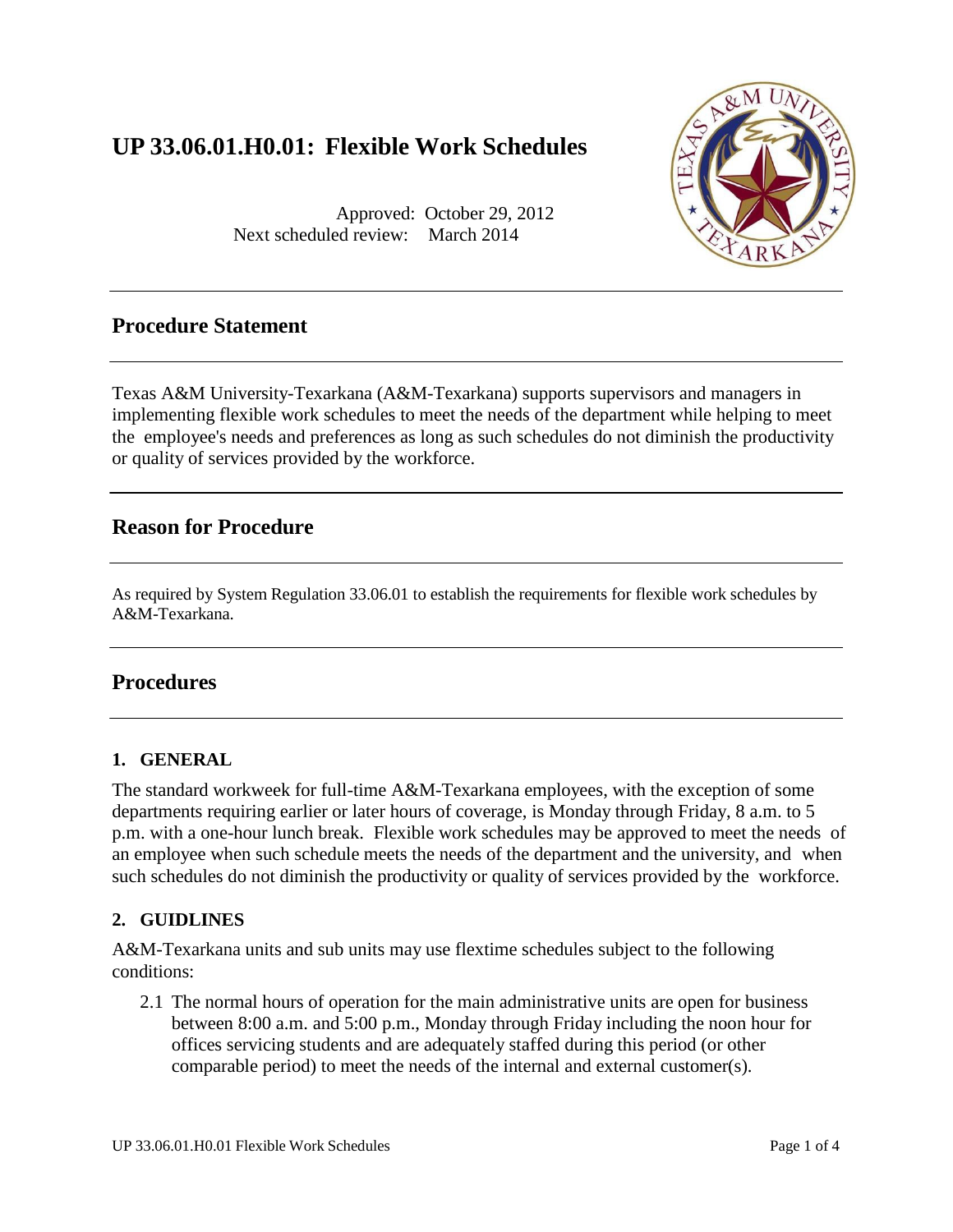- 2.2 Flexible work schedules are intended to be permanent or semi-permanent in nature. Temporary schedules may be considered with justifiable reason and at the discretion of the supervisor and must be requested and approved in advance and in writing. The supervisor will make their recommendation to the appropriate Vice President. The Vice President will forward this recommendation to the Administrative Council, with final approval by the President.
- 2.3 Work that requires regular supervision or essential interaction with other staff or with internal and external customer(s) must be scheduled when such supervisors, interacting staff and customer(s) are available.
- 2.4 The employee will be expected to complete no less than the required number of budgeted hours of work in a workweek (e.g., 40 hours per week for full-time employee). Flextime schedules are not intended to substitute required overtime or to impact those exempt positions which normally require a workweek in excess of 40 hours.
- 2.5 The flexible schedule may be terminated if, in the judgment of the supervisor, it leads to diminished work quality, is disruptive to the work flow, is not in the best interest of TAMU-T, or, in general, is not suitable to an individual or office.

## **3. RESPONSIBLITIES**

- 3.1 Supervisors will:
	- 3.1.1 ensure that flexible work schedules are administered consistently and equitable,
	- 3.1.2 ensure that regulations/guidelines are understood and adhered to,
	- 3.1.3 plan and schedule job assignments, ensuring that there is sufficient staff to meet the operating requirements of the department, and
	- 3.1.4 provide written approval when authorizing a flexible work schedule.
- 3.2 Employees will:
	- 3.2.1 plan and organize their time to meet the job requirements established by the supervisor,
	- 3.2.2 submit the Flexible Work Schedule Form and obtain approval from their supervisor,
	- 3.2.3 participate in the resolution of conflicts between the job and the flextime schedule and inform the supervisor when the coverage is not adequate,
	- 3.2.4 inform the supervisor if a change of schedule is required and recommend substitute coverage that is acceptable to the supervisor (one or more employees may assume, with the supervisor's approval, coverage responsibility), and
	- 3.2.5 follow standard procedures for requesting hours away from work for sick leave/vacation/ compensatory time, etc.,
	- 3.2.6 All nonexempt employees participating in flextime must prepare time sheets recording the total hours worked each day and exceptions to the normal work day (e.g., approved overtime, vacation, sick leave, or other absence).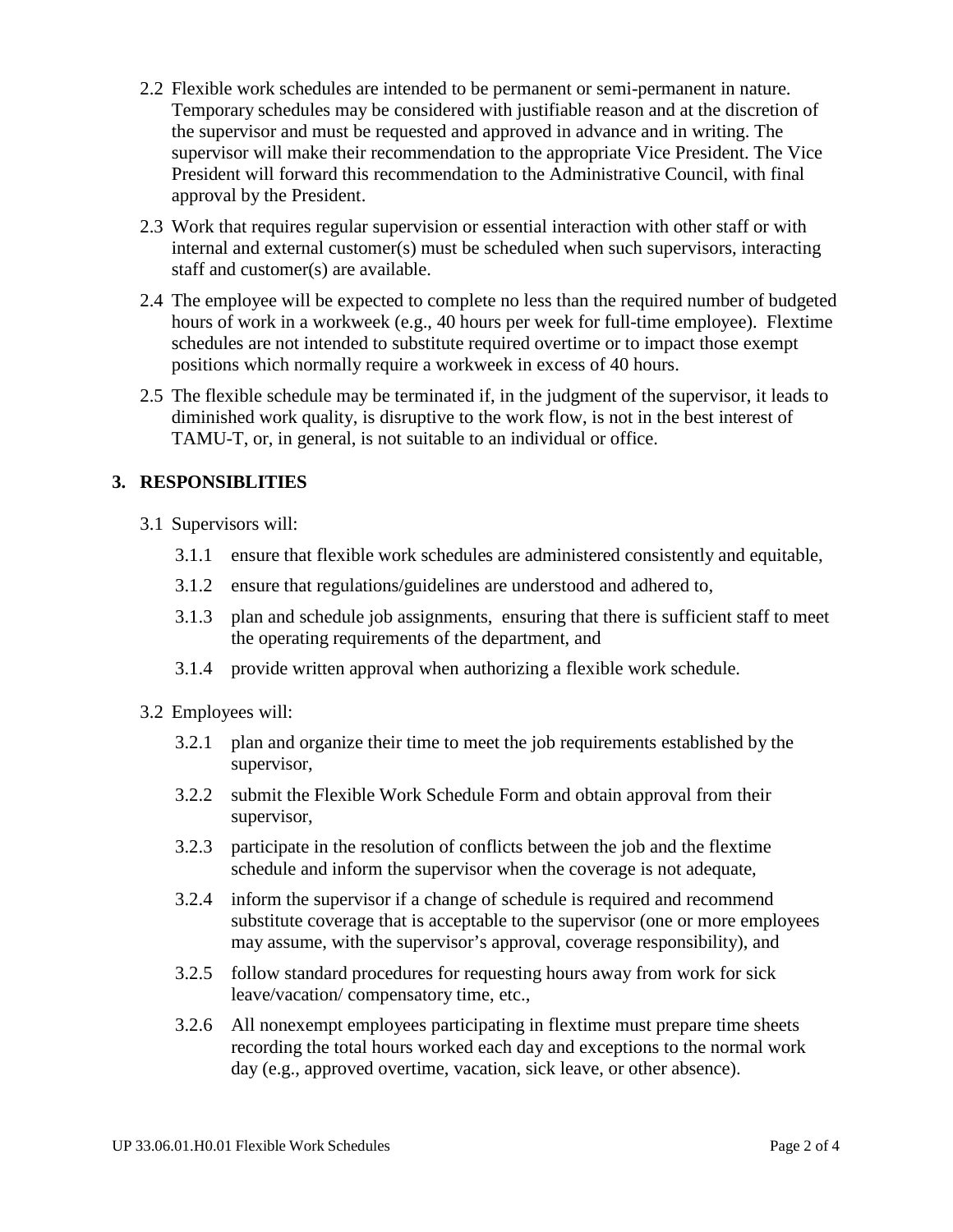#### **4. TIME PARAMETERS**

- 4.1 Full-time employees must work a minimum of 40 hours per week.
- 4.2 Core hours are 8:00 am to 12:00 pm and 1:00 pm to 5:00 pm
- 4.3 Scheduled beginning time must be between 6:30 am and 9:00 am
- 4.4 Scheduled ending time must be between 3:00 pm and 6:00 pm
- 4.5 An individual's work schedule does not have to be the same for each day of the week. (example: 7 am to 5 pm MWF with two hour lunch and 7 am to 4 pm TTH with one hour lunch). President's approval is required if requesting Saturday or Sunday hours, more than 10 hours in any day or a workweek of less than five days, or on holidays.
- 4.6 FLSA exempt employees only, adjusting the number of hours worked each day over two consecutive workweeks may be considered as long as the employee maintains an 80 hour schedule over the two week period. The flexible schedule does not limit the hours an employee must work to complete the job requirements.
- 4.7 Supervisors will periodically review schedules and may continue, discontinue, or modify schedules as needed with appropriate notice.

#### **5. SCHEDULE CONFLICTS AND CHANGES**

- 5.1 All budgeted full-time non-faculty employees are eligible to participate in flexible work schedules; however, all requests must be justifiable and must not hinder nor interfere with normal operations of the University. Approval will be considered on a case by case basis. Certain positions may be temporarily delayed from participating in flexible work schedules until adequate cross training/staffing is achieved.
- 5.2 Any request to begin flexible work schedules will be made with sufficient notice to allow management adequate time to plan for any accommodations or other consequences resulting from the flexible work schedule.
- 5.3 Any schedule conflicts which may arise will be resolved by management in a fair and equitable manner
- 5.4 An employee on flexible work schedule may choose to return to his/her previous work schedule or to the normal 8 a.m. to 5 p.m. workday after providing sufficient notice, if such change will not cause a scheduling conflict.
- 5.5 Management may return an employee to the normal 8 a.m. to 5 p.m. workday if the employee's schedule proves unworkable, if the employee abuses the schedule or for any other reasons in the best interest of the University.
- 5.6 Management has the discretion to modify work schedules when needed, and with appropriate notice, to accommodate peak work periods.

#### **6. HOLIDAYS**

Each employee using a flexible work schedule shall receive regular holiday hours based upon on the position percent effort. If additional hours are normally scheduled to be worked the